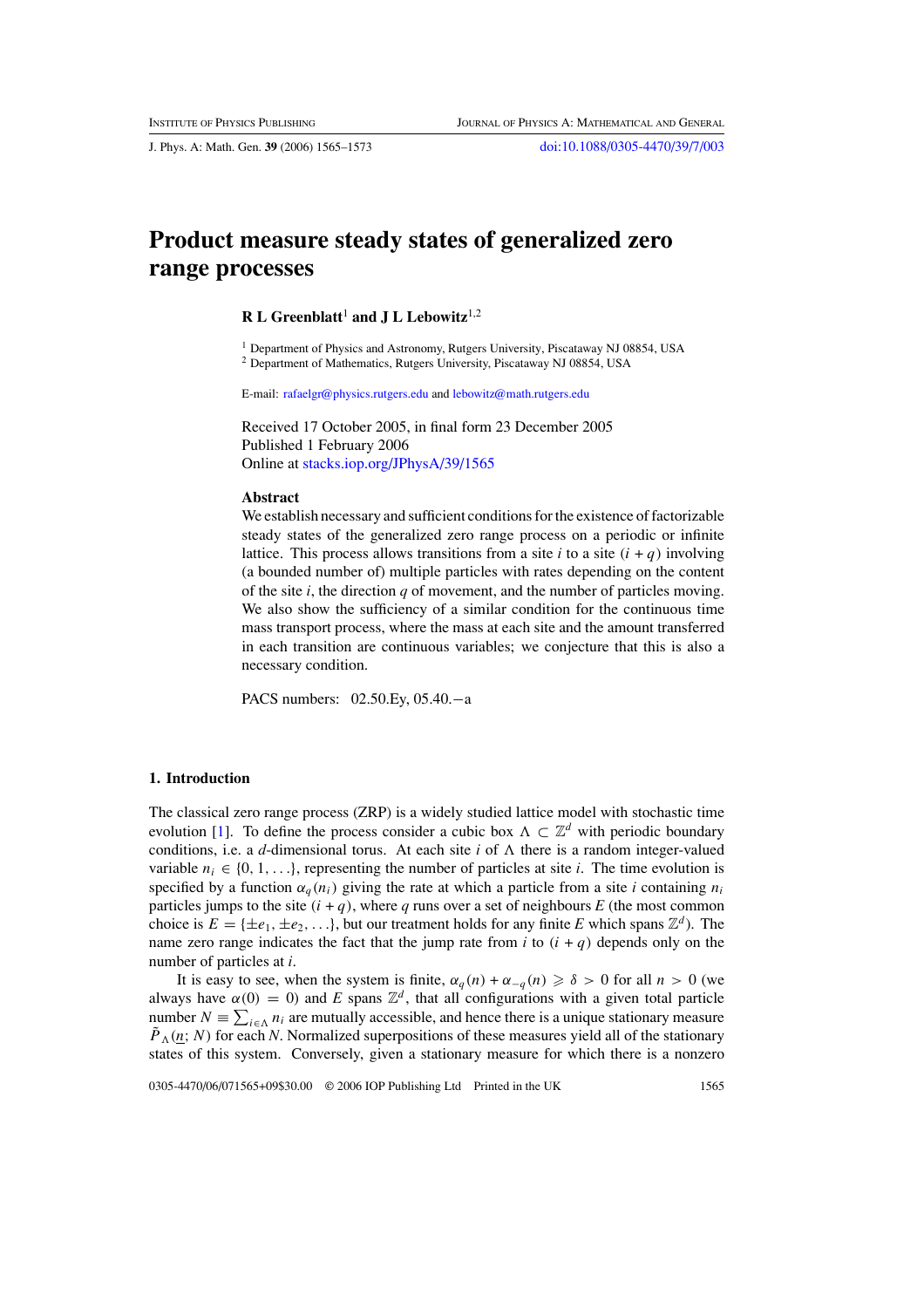<span id="page-1-0"></span>probability of *N* particles being present in the system, one can obtain  $\tilde{P}_\Lambda(n; N)$  by restricting that measure to configurations with *N* particles.

The ZRP was first introduced in [\[2\]](#page-7-0). It was assumed there and in most subsequent works that the rates  $\alpha_a(n)$  are of the form

$$
\alpha_q(n) = g_q \alpha(n) \tag{1}
$$

with  $g_a$  independent of *n* and  $\alpha(n)$  independent of *q*. In this case, the system has the unique steady state given by [\[2,](#page-7-0) [3\]](#page-7-0)

$$
\tilde{P}_{\Lambda}(\underline{n};N) = C_N \delta \left(\sum_{i \in \Lambda} n_i - N\right) \prod_{i \in \Lambda} p(n_i),\tag{2}
$$

where

$$
p(n) = \frac{c\lambda^n}{\prod_{k=1}^n \alpha(k)}.
$$
\n(3)

 $C_N$  and  $c$  are normalization constants given by

$$
c = \left(\sum_{n=0}^{\infty} \frac{\lambda^n}{\prod_{k=1}^n \alpha(k)}\right)^{-1}
$$
 (4)

$$
C_N = \left(\sum_{\underline{n}: \sum n_i = N} \prod_{i \in \Lambda} p(n_i)\right)^{-1}.\tag{5}
$$

The unique stationary measure  $\tilde{P}_\Lambda(n; N)$  is thus a restriction to configurations with *N* particles of the product measure  $\prod_{i \in \Lambda} p(n_i)$  with single-site distribution  $p(n)$ .

In the limit  $\Lambda \to \mathbb{Z}^d$  with  $N/|\Lambda| \to \rho$  the only stationary extremal measures, i.e. the only stationary measures with a decay of correlations, are product measures with  $p(n)$ given in equation (3) as the distribution of single-site occupation numbers [\[3\]](#page-7-0). These states are parameterized by  $\lambda$ , which plays the role of the fugacity in an equilibrium system, with different values of  $\lambda$  corresponding to different expected particle densities  $\rho$ , where

$$
\rho = \sum_{n=1}^{\infty} n p(n) = c \sum_{n=1}^{\infty} \frac{n \lambda^n}{\prod_{k=1}^n \alpha(k)}.
$$
\n(6)

Recently, there has been a revival of interest in the ZRP. For certain choices of  $\alpha(n)$ , for example when  $\alpha(n) \sim 1 + b/n$  for large *n*, the ZRP on Z exhibits a transition between a phase where all sites almost certainly contain finite numbers of particles to a 'condensed' phase where there is a single site containing an infinite number of particles [\[4](#page-7-0), [5](#page-8-0)]. This condensation has attracted attention as a representative of an interesting class of phase transitions in one-dimensional non-equilibrium systems, and has also been applied to models of growing networks [\[1](#page-7-0), [6](#page-8-0)].

Evans, Majumdar and Zia [\[7\]](#page-8-0) have proposed a generalization of the ZRP, called a mass transport model (MTM). They considered a one-dimensional lattice on which there is a continuous 'mass'  $m_i \geq 0$  at each site, with a parallel update scheme in which at each time step a random mass  $\mu_i$ ,  $0 \le \mu_i \le m_i$  moves from each site  $i \in \mathbb{Z}$  to the neighbouring site  $(i+1)$  with a probability density  $\phi(\mu, m_i)$ . This process shares many features with the (totally asymmetric) zero range process, in particular the existence of a condensation transition in certain cases [\[8](#page-8-0)]. One very significant difference from the ZRP, however, is that the system has a product measure steady state if and only if  $\phi(\mu, m)$  satisfies a certain condition. Taking a limit in which the probability of a transition at any given site at any given time step goes to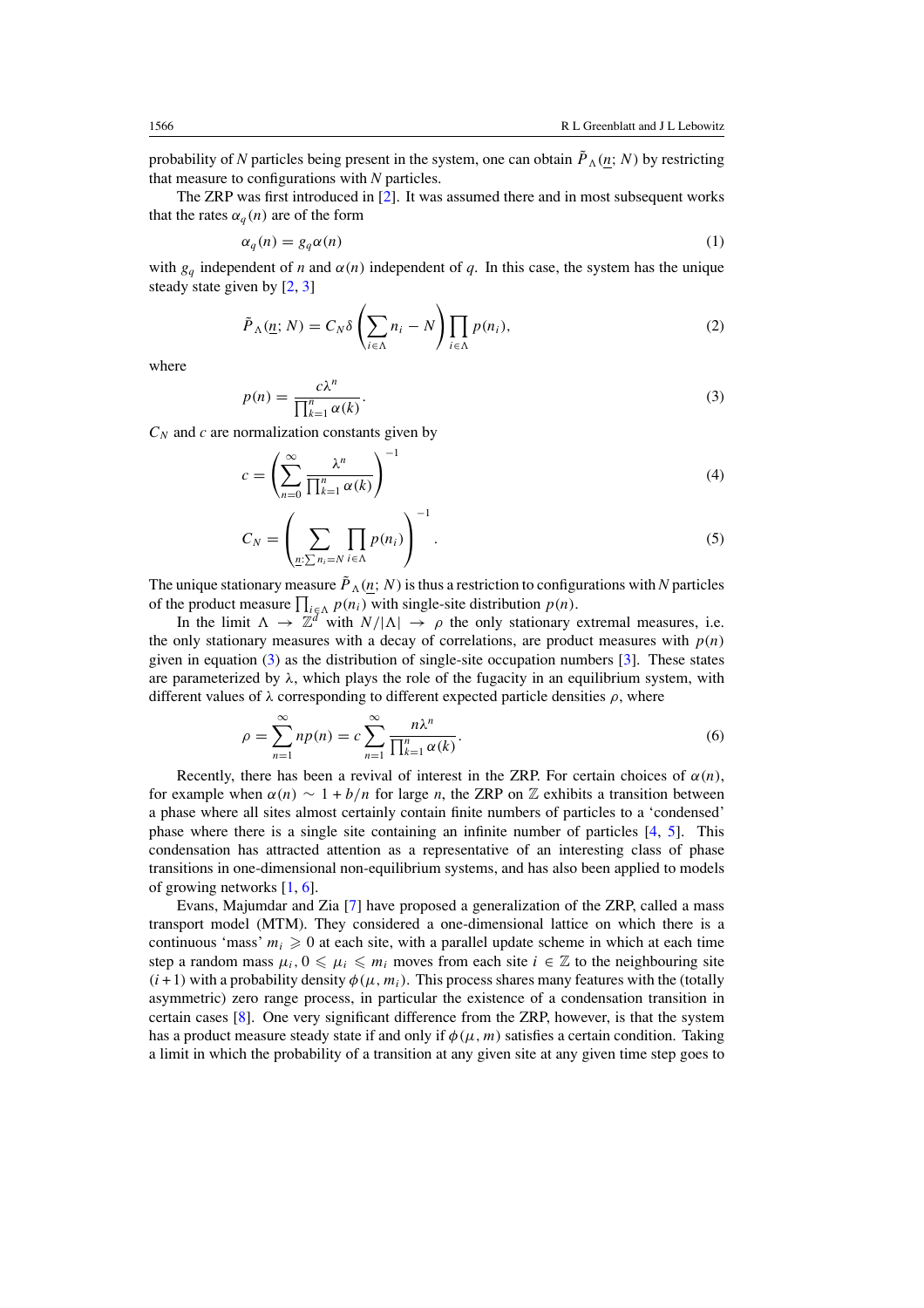<span id="page-2-0"></span>zero (discussed in [\[7\]](#page-8-0)) gives a stochastic process on continuous time (equivalent to a model with random sequential local updates) which we will call a mass transport process or MTP, in which the rate of transitions from site *i* to  $(i + 1)$  is given by  $\alpha(\mu, m)$ . This process has a product measure steady state if and only if there exist functions *g* and *p*, such that

$$
\alpha(\mu, m) = g(\mu)p(m - \mu)/p(m). \tag{7}
$$

An interesting question, then, is whether similar criteria for the existence of a product measure exist for such processes in higher dimension and with movement in both directions allowed. This question is already relevant for the ZRP. A particular case in  $d = 2$ , studied in [\[9](#page-8-0), [10](#page-8-0)], has

$$
\alpha_{\pm 1}(n) = \alpha [1 - \delta_{n,0}] \qquad \alpha_{\pm 2}(n) = \alpha^{(2)}(n) = \alpha n, \tag{8}
$$

i.e. a constant rate (independent of *n*) per occupied site for moving in the  $\pm x$  direction and a rate proportional to *n* in the  $\pm y$  direction. A treatment of this system based on fluctuating hydrodynamics and computer simulations (originally conducted on a similar but not quite equivalent system, but which we have reproduced on this system) suggests that this particular system has correlations between occupation numbers at different sites a distance *D* apart decaying according to a dipole power law *D*<sup>−</sup>2. This behaviour, which is very different from a product measure steady state or its projection [\(2\)](#page-1-0), is conjectured to be generic for nonequilibrium stationary states of systems with non-equilibrium particle conserving dynamics  $in \ge 2$ .

In the present work, we prove rigorously that equation  $(1)$  is a necessary and sufficient condition for the existence of product measure steady states for ZRPs, and as a consequence that the system described by (8) has no product measure steady states. This condition in turn is a special case of a condition on a class of systems which we call generalized zero range processes (GZRP), in which we also allow transitions in which more than one particle moves at a time, although we will assume that the number of particles moving in a single transition is bounded. The rate now depends on the number of particles *ν* which move in the transition as well as the number of particles *n* at the site before the transition, and so the rates are given by a function  $\alpha_q(v, n)$  with some  $\nu_{\text{max}}$ , such that  $\alpha_q(n, v) = 0$  whenever  $\nu > \nu_{\text{max}}$ . The classical ZRPs discussed above are a special case with  $v_{\text{max}} = 1$  and  $\alpha_q(1, n) = \alpha_q(n)$ . We prove that a necessary and sufficient condition for the GZRP to have product measure steady states is

$$
\alpha_q(\nu, n) = \frac{g_q(\nu) f(n - \nu)}{f(n)}\tag{9}
$$

for some non-negative  $g_q(v)$  and  $f(n)$  with  $\sum f(n) < \infty$ . This has a clear similarity to (7), and when  $v_{\text{max}} = 1$  (9) reduces to [\(1\)](#page-1-0).

We will prove equation (9) in the course of finding a weaker result for the continuous time mass transport process generalized to dimension  $d \geq 1$  and to transitions in all directions. We show that these systems have product-measure steady states when  $\alpha_a(\mu, m)$  =  $g_a(\mu)p(m-\mu)/p(m)$ . This condition is also necessary under certain conditions (generalizing (7) to higher dimension) and we conjecture that this is so in all cases.

#### **2. Factorizability in the mass transport process**

Let  $P_{\Lambda}(m, t)$  be the time-dependent probability density of finding the system in a particular configuration *m* with mass  $m_i$  at site  $i \in \Lambda$ ,  $m_i \in (0, \infty)$ . As noted above, we are considering periodic boundary conditions; this case is somewhat simpler than those of other boundary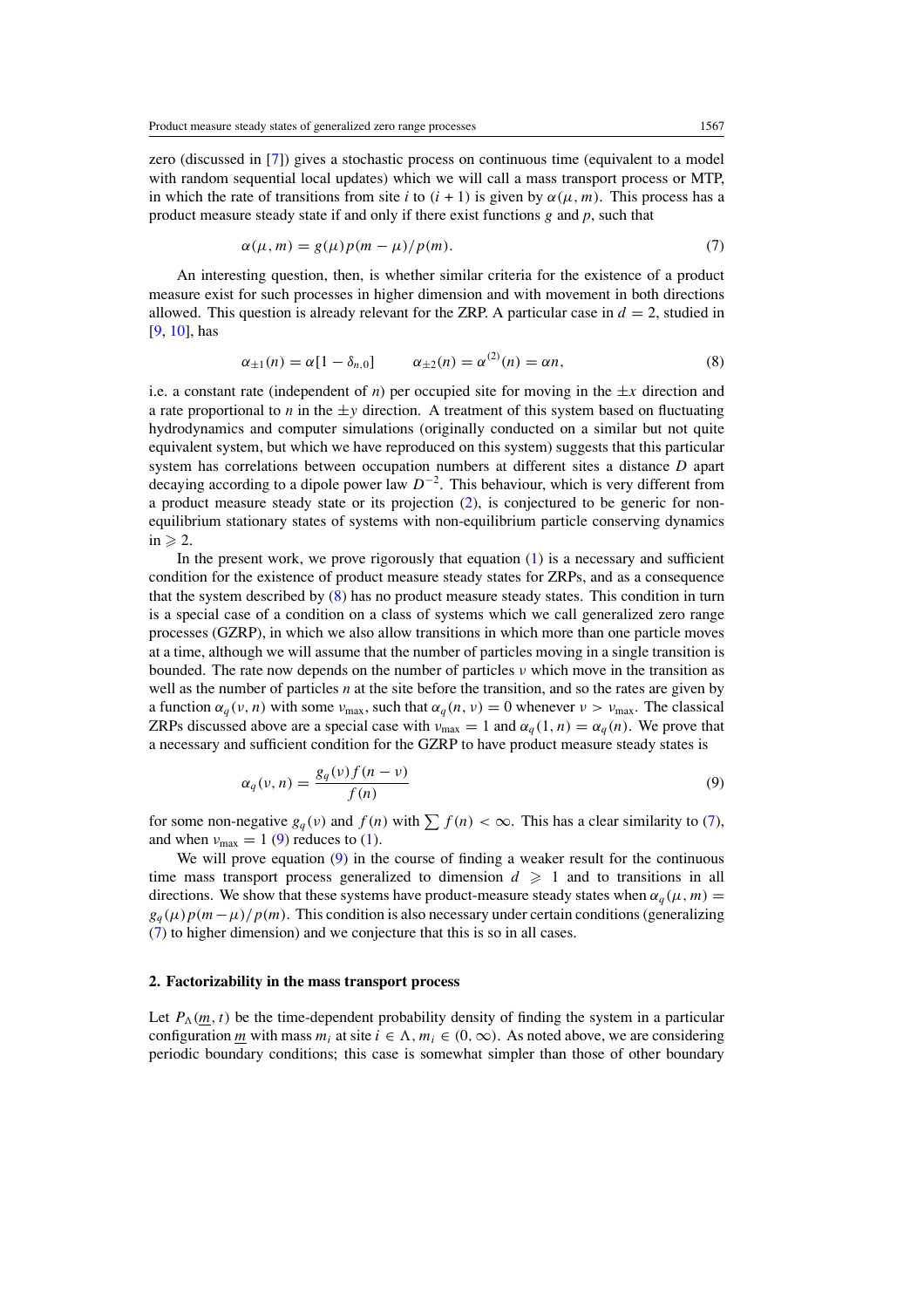<span id="page-3-0"></span>conditions. The master equation describing the evolution of  $P_{\Lambda}(m, t)$  is

$$
\frac{\partial P_{\Lambda}(m,t)}{\partial t} = \sum_{i \in \Lambda} \left( -\sum_{q \in E} \int_0^{m_i} d\mu \, \alpha_q(\mu, m_i) P(\underline{m}, t) + \sum_q \int_0^{m_i} d\mu \, \alpha_{-q}(\mu, m_{i+q} + \mu) P(\underline{m}^{i,q,\mu}, t) \right),\tag{10}
$$

where

$$
m_j^{i,q,\mu} = \begin{cases} m_j, & j \notin \{i, i + q\} \\ m_j - \mu, & j = i \\ m_j + \mu, & j = i + q. \end{cases}
$$
(11)

A stationary state of the system is a distribution  $\tilde{P}_\Lambda(m)$ , such that  $\partial P_\Lambda(m, t)/\partial t = 0$ whenever  $P_{\Lambda}(m, t) = \tilde{P}_{\Lambda}(m)$ , or equivalently

$$
\sum_{i\in\Lambda}\sum_{q}\int_{0}^{m_i}d\mu\,\alpha_q(\mu,m_i)\tilde{P}_{\Lambda}(\underline{m})=\sum_{i\in\Lambda}\sum_{q}\int_{0}^{m_i}d\mu\,\alpha_{-q}(\mu,m_{i+q}+\mu)\tilde{P}_{\Lambda}(\underline{m}^{i,q,\mu}).\tag{12}
$$

We wish to find conditions under which there is a  $\tilde{P}_{\Lambda}$  which is factorizable, that is which takes the form of

$$
\hat{P}_{\Lambda}(\underline{m}) = \prod_{i \in \Lambda} p(m_i). \tag{13}
$$

Assuming that  $\alpha_q(\mu, m) > 0$  for all  $m > 0$  and  $0 < \mu \leq m$  for at least one q of each pair of opposite directions, the system in a finite torus  $\Lambda$  will have a unique steady state corresponding to each value of the total mass  $M = \sum m_i$ . Any linear combination of such states is also a solution of (12). Given a factorizable steady state, states of definite total mass can be obtained by projecting  $\hat{P}$  onto the set of configurations with a particular value of *M* in analogy with equation [\(2\)](#page-1-0).

Assume that there is a factorizable steady state as in (13). Let  $\bar{p}(s)$  be the Laplace transform of  $p(m)$ , and let

$$
\phi_q(\mu, s) = [1/\bar{p}(s)] \int_0^\infty dm \, e^{-sm} \alpha_q(\mu, m + \mu) p(m + \mu). \tag{14}
$$

Note that, since  $\alpha_q(\mu, m) = 0$  for  $m < \mu$ ,

$$
\int_0^\infty dm e^{-sm} \alpha_q(\mu, m) p(m) = e^{-s\mu} \int_0^\infty dm e^{-sm} \alpha_q(\mu, m + \mu) p(m + \mu)
$$
  
=  $e^{-s\mu} \phi_q(\mu, s) \bar{p}(s).$  (15)

We also have

$$
\int_0^\infty dm e^{-sm} \int_0^m d\mu \, \alpha_q(\mu, m) p(m) = \int_0^\infty d\mu \int_\mu^\infty dm e^{-sm} \alpha_q(\mu, m) p(m)
$$
  
= 
$$
\int_0^\infty d\mu e^{-s\mu} \int_0^\infty dm e^{-sm} \alpha_q(\mu, m + \mu) p(m + \mu)
$$
  
= 
$$
\int_0^\infty d\mu e^{-s\mu} \phi_q(\mu, s) \bar{p}(s).
$$
 (16)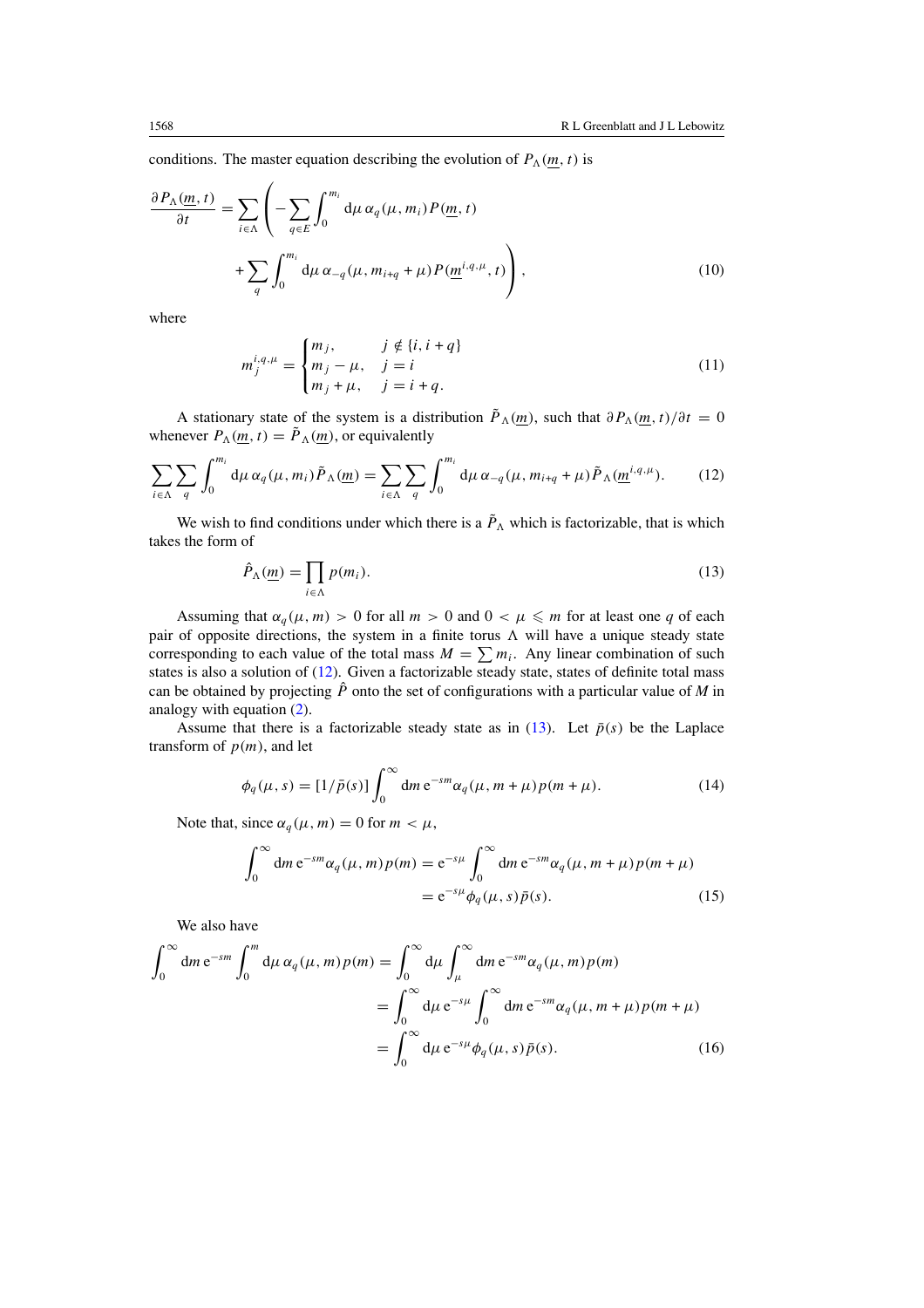<span id="page-4-0"></span>Multiplying both sides of [\(12\)](#page-3-0) by  $\prod_i e^{-s_i m_i}$  and integrating over all  $m_i$ , we obtain

$$
\sum_{i \in \Lambda, q \in E} \left( \prod_{j \neq i} \bar{p}(s_j) \right) \int_0^\infty dm_i \int_0^{m_i} d\mu \, \alpha_q(\mu, m_i) p(m_i) e^{-s_i m_i}
$$
\n
$$
= \sum_{i \in \Lambda, q \in E} \left( \prod_{j \neq i, i+q} \bar{p}(s_j) \right) \int_0^\infty dm_i \int_0^\infty dm_{i+q} \int_0^\infty d\mu
$$
\n
$$
\times \alpha_{-q}(\mu, m_{i+q} + \mu) p(m_i - \mu) p(m_{i+q} + \mu) \exp(-s_i m_i - s_{i+q} m_{i+q}). \tag{17}
$$

Rewriting  $(17)$  with the aid of  $(15)$  and  $(16)$  and cancelling common factors, we obtain

$$
\sum_{i \in \Lambda, q} \int_0^\infty d\mu \, \phi_q(\mu, s_i) \, e^{-s_i \mu} = \sum_{i \in \Lambda, q} \int_0^\infty d\mu \, \phi_{-q}(\mu, s_{i+q}) \, e^{-s_i \mu}.
$$
 (18)

Equation  $(18)$  will be satisfied if (though not only if)

$$
\phi_q(\mu, s) = g_q(\mu). \tag{19}
$$

In this case equation  $(14)$  gives

$$
\int_0^\infty dm e^{-sm} \alpha_q(\mu, m + \mu) p(m + \mu) = g_q(\mu) \int_0^\infty dm e^{-sm} p(m) \tag{20}
$$

which by uniqueness of the Laplace transform gives

$$
\alpha_q(\mu, m) = g_q(\mu) \frac{p(m - \mu)}{p(m)}.
$$
\n(21)

Equation (21) is a generalization of the comparable formula for the unidirectional case [\[7](#page-8-0)]. In this case and in all other cases where, for each  $q \in E$ , either  $\alpha_q \equiv 0$  or  $\alpha_{-q} \equiv 0$  and hence either  $\phi_q \equiv 0$  or  $\phi_{-q} \equiv 0$ , there is in equation (18) only one term which depends on each pair  $m_i$ ,  $m_{i+a}$ , and in order for the equation to be satisfied it must depend on only one of them. This happens only if (19) holds for that  $q$ , so in these cases equation (21) gives the only possible rates for which there is an invariant product measure.

Although in general equation (19) is not the only way of satisfying equation (18), solutions of this equation only correspond to realizable dynamics when  $p$  and  $\alpha_q$  are non-negative and normalizable; the resulting restrictions on  $\phi_q$  from equation [\(14\)](#page-3-0) are such that it seems unlikely that there are reasonable (indeed any) rates, other than those in  $(21)$ , which satisfy all of these conditions.

Dynamics for which the system has a factorizable steady state can be found by beginning with some suitable (positive and normalizable)  $p(m)$  and then defining  $\alpha_q(\mu, m)$  via (21). For example let

$$
p_c(m) = c e^{-cm}\theta(m),\tag{22}
$$

where  $\theta$  is the Heaviside-step function. The possible transition rates corresponding to  $\tilde{P}(\underline{m}) = \prod p_c(m)$  are

$$
\alpha_q(m,\mu) = g_q(\mu) e^{c\mu} \theta(m-\mu) = \tilde{g}_q(\mu) \theta(m-\mu), \qquad (23)
$$

where  $\tilde{g}_q$  are arbitrary non-negative integrable functions, i.e. the rates  $\alpha_q(\mu, m)$  are independent of *m* as long as  $\mu \leq m$ .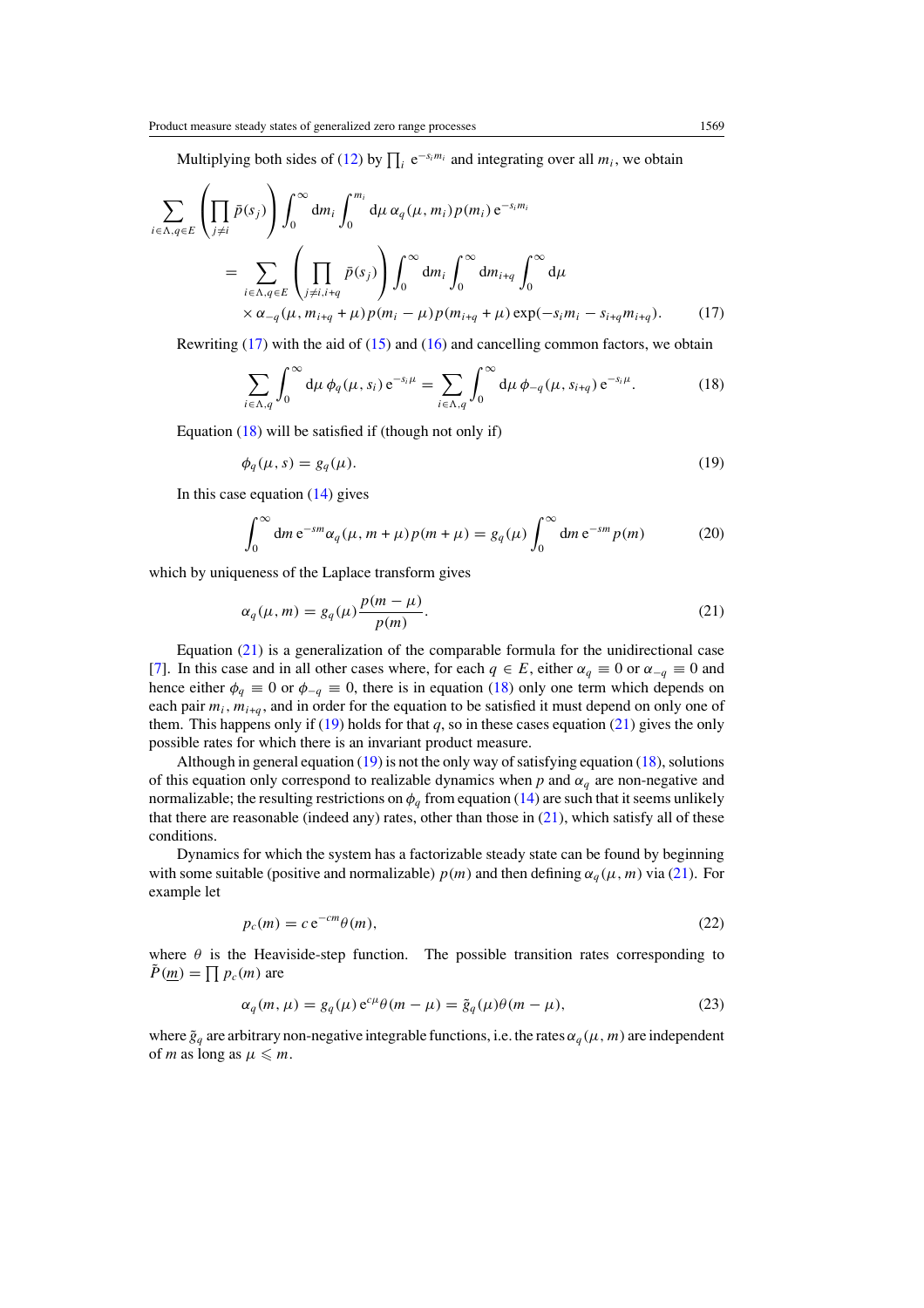#### <span id="page-5-0"></span>**3. Reverse processes**

In this section we will show that equation  $(21)$  is a necessary condition for the existence of factorizable steady states of any MTP whose reverse process is also an MTP. The relevant way in which the reverse process can fail to be an MTP is that it can have transition rates which depend on the mass at the target site of the transition as well as on the mass at the site it is leaving.

In general, given a Markov process with transition rates  $K(m \rightarrow m')$  and stationary distribution  $\tilde{P}(m)$ , the reverse process is defined by rates  $K^*(m \to m')$  given by

$$
K^*(\underline{m} \to \underline{m}') = \frac{K(\underline{m}' \to \underline{m})\tilde{P}(\underline{m}')}{\tilde{P}(\underline{m})}.
$$
\n(24)

This new process is what one obtains by running the original process backwards. Consequently the reverse process has the same stationary distribution as the original process, and when *K* is translation in variant so is  $K^*$ <sup>3</sup>

For an MTP defined by rates  $\alpha_q(m_i, \mu)$ ,  $K(\underline{m} \rightarrow \underline{m}')$  is equal to  $\alpha_q(m_i, \mu)$  for configurations  $\underline{m}$  and  $\underline{m}'$  related by moving a mass  $\mu$  from site *i* to  $(i + q)$ , and to 0 otherwise. The reverse process is specified by the rate function  $\alpha_{i,q}^*(\mu, \underline{m})$  which is the rate of transitions from a configuration *m* in which a mass  $\mu$  moves from site *i* to site  $(i + q)$ ; these are the only transitions in this process.

When  $\tilde{P}(m)$  is a product measure with single-site weights  $p(m)$ , (24) becomes

$$
\alpha_{i,q}^*(\mu, \underline{m}) = \alpha_{-q}(\mu, m_{i+q} + \mu) \frac{p(m_i - \mu)p(m_{i+q} + \mu)}{p(m_i)p(m_{i+q})}.
$$
\n(25)

Rewriting, we have

$$
\alpha_{i,q}^*(\mu, \underline{m}) \frac{p(m_i)}{p(m_i - \mu)} = \alpha_{-q}(\mu, m_{i+q} + \mu) \frac{p(m_{i+q} + \mu)}{p(m_{i+q})}.
$$
 (26)

If  $\alpha^*$  defines a mass transport process, then it must be independent of all  $m_i$  for  $j \neq i$ . In this case both sides of (26) are equal to some function which depends only on  $\mu$  and  $q$ . This can only be true if  $\alpha$  satisfies equation [\(21\)](#page-4-0), in which case one finds that

$$
\alpha_{i,q}^*(\mu, \underline{m}) = \alpha_{-q}(\mu, m_i). \tag{27}
$$

# **4. Factorizability in generalized zero range processes**

With mass at each site restricted to an integer particle number  $n_i$ , we can reproduce the analysis in the previous section up to equation  $(18)$ . Denoting the vector of occupation numbers by *n*, and the transition rates by  $\alpha_a(v, n)$ , the stationarity condition corresponding to equation [\(12\)](#page-3-0) is

$$
\sum_{i \in \Lambda} \sum_{q \in E} \sum_{v=1}^{n_i} (-\alpha_q(v, n_i) \tilde{P}_{\Lambda}(\underline{n}) + \alpha_{-q}(v, n_{i+q} + v) \tilde{P}_{\Lambda}(\underline{n}^{i,q,v})) = 0.
$$
 (28)

Suppose  $\tilde{P}$  is factorizable.

$$
\tilde{P}_{\Lambda}(\underline{n}) = \prod_{i \in \Lambda} p(n_i),\tag{29}
$$

<sup>3</sup> If for some configurations  $\tilde{P}(m) = 0$ , then one defines a new process on a configuration space excluding these configurations (this problem does not arise in the case under consideration).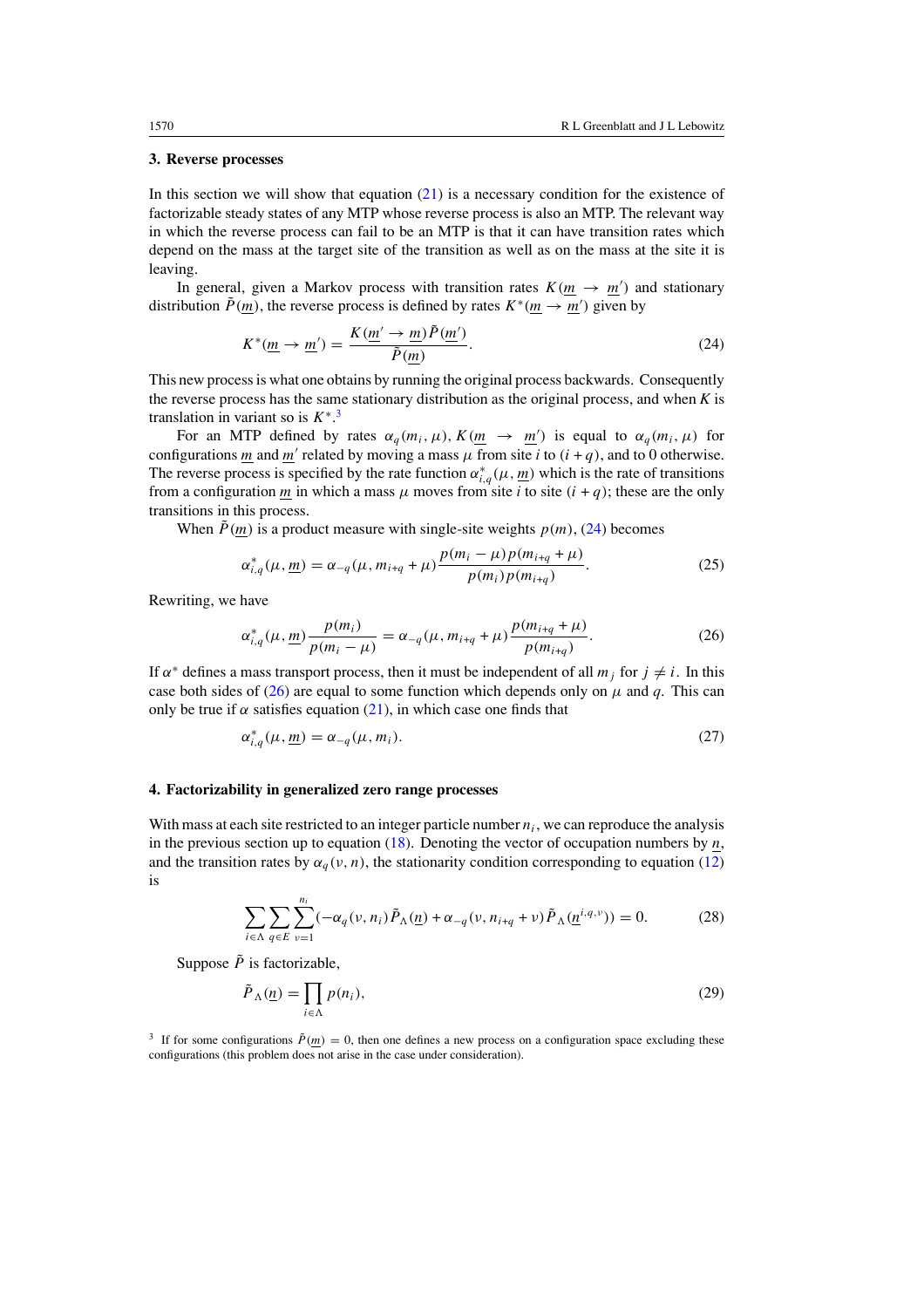<span id="page-6-0"></span>where  $p(n)$  is the probability of having *n* particles at a given site. Then define the generating function (the discrete Laplace transform)

$$
\bar{p}(z) = \sum_{n=0}^{\infty} z^n p(n)
$$
\n(30)

and let

$$
\phi_q(\nu, z) = \frac{\sum_{n=0}^{\infty} z^n \alpha_q(\nu, n + \nu) p(n + \nu)}{\bar{p}(z)}.
$$
\n(31)

Note that  $\phi_q(v, z) \geq 0$  for all  $v, z \geq 0$ . The counterpart of equation [\(18\)](#page-4-0) is then

$$
\sum_{i \in \Lambda, q \in E} \sum_{v=1}^{\infty} z_i^v \phi_q(v, z_i) = \sum_{i \in \Lambda, q \in E} \sum_{v=1}^{\infty} z_i^v \phi_{-q}(v, z_{i+q}). \tag{32}
$$

We now exploit the assumption that transitions occur only for  $\nu \le \nu_{\text{max}}$ . Then choosing some  $j \in \Lambda$  and  $\tilde{q} \in E$  and taking the *k*th derivative of the above expression with respect to  $z_j$  and  $z_{j+\tilde{q}}$  gives

$$
\sum_{\nu=k}^{\nu_{\text{max}}} \frac{\nu!}{(\nu-k)!} z_j^{\nu-k} \phi_{-\tilde{q}}^{(k)}(\nu, z_{j+\tilde{q}}) + \sum_{\nu=k}^{\nu_{\text{max}}} \frac{\nu!}{(\nu-k)!} z_{j+\tilde{q}}^{\nu-k} \phi_{\tilde{q}}^{(k)}(\nu, z_j) = 0.
$$
 (33)

For  $k = v_{\text{max}}$ , we have

$$
\phi_{\tilde{q}}^{(\nu_{\max})}(\nu_{\max}, z_j) + \phi_{-\tilde{q}}^{(\nu_{\max})}(\nu_{\max}, z_{j+\tilde{q}}) = 0.
$$
\n(34)

For (34) to hold for all  $z_j$  and  $z_{j+\tilde{q}}$ , both terms on the left-hand side must be constant, and thus the functions  $\phi_{\pm\tilde{q}}(v_{\text{max}},\cdot)$  are polynomials of degree  $v_{\text{max}}$ ; being non-negative they must have non-negative leading terms. Equation (34) states that pairs of leading terms of these polynomials must add up to zero and so each must be zero, and therefore the functions  $\phi_q(\nu_{\text{max}}, \cdot)$  are polynomials of degree at most  $(\nu_{\text{max}} - 1)$  for each *q*.

Now setting  $k = v_{\text{max}} - 1$ , we find by the same reasoning that the functions  $\phi_q(v_{\text{max}}, \cdot)$ are polynomials of degree at most  $v_{\text{max}} - 2$ . Proceeding in this manner, we find

$$
\phi_q(\nu, z) = g_q(\nu) \tag{35}
$$

as a necessary as well as a sufficient condition for  $(32)$  to be satisfied. Referring to the definition of  $\phi$ , this implies that

$$
\alpha_q(\nu, n) = g_q(\nu) \frac{p(n - \nu)}{p(n)}\tag{36}
$$

is a necessary and sufficient condition for the existence of a product measure.

In the case where  $v_{\text{max}} = 1$  and  $\alpha_q(1, n) = \alpha_q(n)$ , this condition becomes

$$
\alpha_q(n) = c_q \frac{p(n-1)}{p(n)}.\tag{37}
$$

This is what we referred to above as the classical ZRP, with the well-known stationary measure [\[2](#page-7-0), [4](#page-7-0)] discussed in the introduction.

## **5. GZRPs on infinite lattices**

In order to show that we have really found all of the factorizable steady states of this class of systems, it remains to be established that the conditions obtained also apply to an infinite lattice; that is, that there are no rates for which the resulting GZRP on an infinite lattice has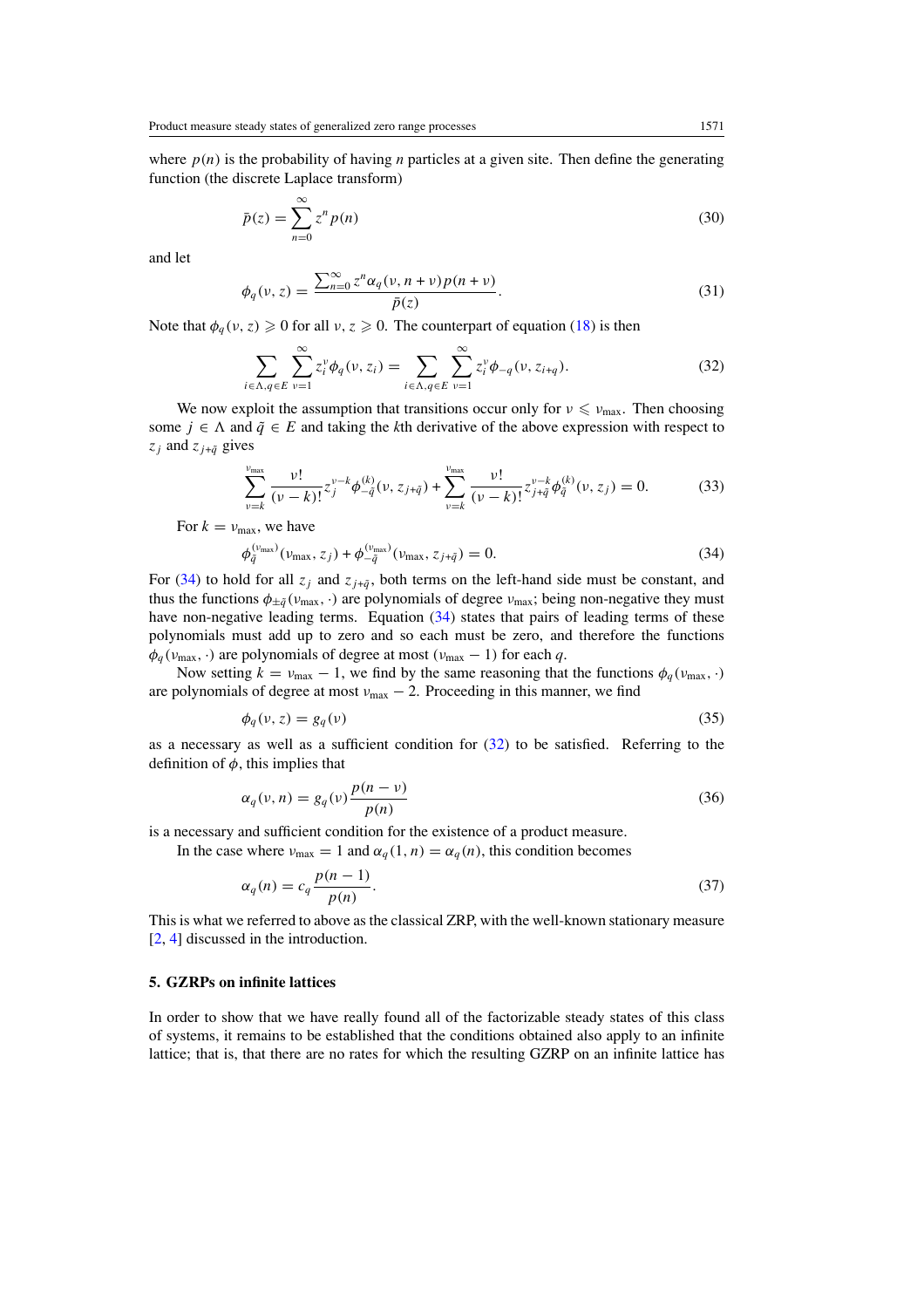<span id="page-7-0"></span>product measure steady states while the GZRPs defined on finite lattices have none, or do not have the same such stationary states.

Let  $P(n)$  be a product measure with single-site distribution  $p(n)$  which is stationary for rate functions  $\alpha$  on  $\mathbb{Z}^d$ , and let  $\Lambda$  be a finite box in  $\mathbb{Z}^d$  such that there is some  $i_0 \in \Lambda$  such that  $i_0 + q \in \Lambda$  for all  $q \in E$ . Denote by  $n_{\Lambda}$  the configuration of the system inside of  $\Lambda$ , and let  $P(n_A)$  be the marginal distribution of this configuration. Then, we have

$$
\frac{d}{dt}P(\underline{n}_{\Lambda}) = -\sum_{i \in \Lambda} \sum_{q \in E} \sum_{\nu=1}^{n_i} \alpha_q(\nu, n_i) P(\underline{n}_{\Lambda}) + \sum_{i \in \Lambda} \sum_{q \in E} \sum_{\nu=1}^{n_{i+q}} \alpha_q(\nu, n_i + \nu) P(\underline{n}_{\Lambda}^{i,q,\nu})
$$

$$
-\sum_{i \in \partial \Lambda} \sum_{q \in E: i+q \in \Lambda} \sum_{\nu=1}^{\infty} \sum_{n=\nu}^{\infty} \alpha_q(\nu, n) P(\underline{n}_{\Lambda}) p(n)
$$

$$
+\sum_{i \in \partial \Lambda} \sum_{q \in E: i+q \in \Lambda} \sum_{n=1}^{\infty} \sum_{\nu=1}^{n} \alpha_q(\nu, n) P(\underline{n}_{\Lambda}^{i,q,\nu}) p(n) = 0,
$$
(38)

where  $\partial \Lambda = \{i \in \mathbb{Z}^d \setminus \Lambda | (\exists q \in E)(i + q \in \Lambda) \}$  and

$$
n_k^{i,q,\nu} = \begin{cases} n_k, & k \notin \{i, i + q\} \cap \Lambda \\ n_k + \nu, & k = i \in \Lambda \\ n_k - \nu, & k = i + q \in \Lambda. \end{cases}
$$
 (39)

Equation (38) is very similar to equation [\(28\)](#page-5-0), and by repeating the procedure used above with equation (38) in place of equation [\(28\)](#page-5-0), it can easily be seen that  $\alpha$  and  $p$  must satisfy equation  $(33)$  and so that  $(36)$  is a necessary condition for the existence of a product measure steady state of the process on  $\mathbb{Z}^d$  as well as on a finite torus.

#### **6. Conclusion**

We have shown that there is a straightforward necessary and sufficient condition, equation  $(9)$ , for a generalized zero range process to have a product-measure steady state. For mass transport processes, we have found a condition, equation [\(18\)](#page-4-0), for the existence of a product-measure steady state, which is considerably more opaque than in the GZRP; it is not clear that this is equivalent to the sufficient condition expressed in equation  $(21)$ , the counterpart of the condition we have obtained for GZRPs. We have, however, presented some reasons to believe that it is.

# **Acknowledgments**

The work of RLG was supported by Department of Education grant P200A030156-03. The work of JLL was support by NSF grant DMR 01-279-26, and by AFOSR grant AF 59620-  $01$ -1-0154. We thank P A Ferrari for a fruitful discussion at the Institut des Hautes Études Scientifiques in Bures-Sur-Yvette, France, where part of this work was done. We also thank R K P Zia for useful discussions.

## **References**

- [1] Evans M R and Hanney T 2005 *J. Phys. A: Math. Gen.* **38** [R195](http://dx.doi.org/10.1088/0305-4470/38/19/R01)
- [2] Spitzer F 1970 *Adv. Math.* **5** [246](http://dx.doi.org/10.1016/0001-8708(70)90034-4)
- [3] Andjel E D 1982 *Ann. Probab.* **10** 525
- [4] Evans M R 2000 *Braz. J. Phys.* **[30](http://dx.doi.org/10.1590/S0103-97332000000100005)** 42